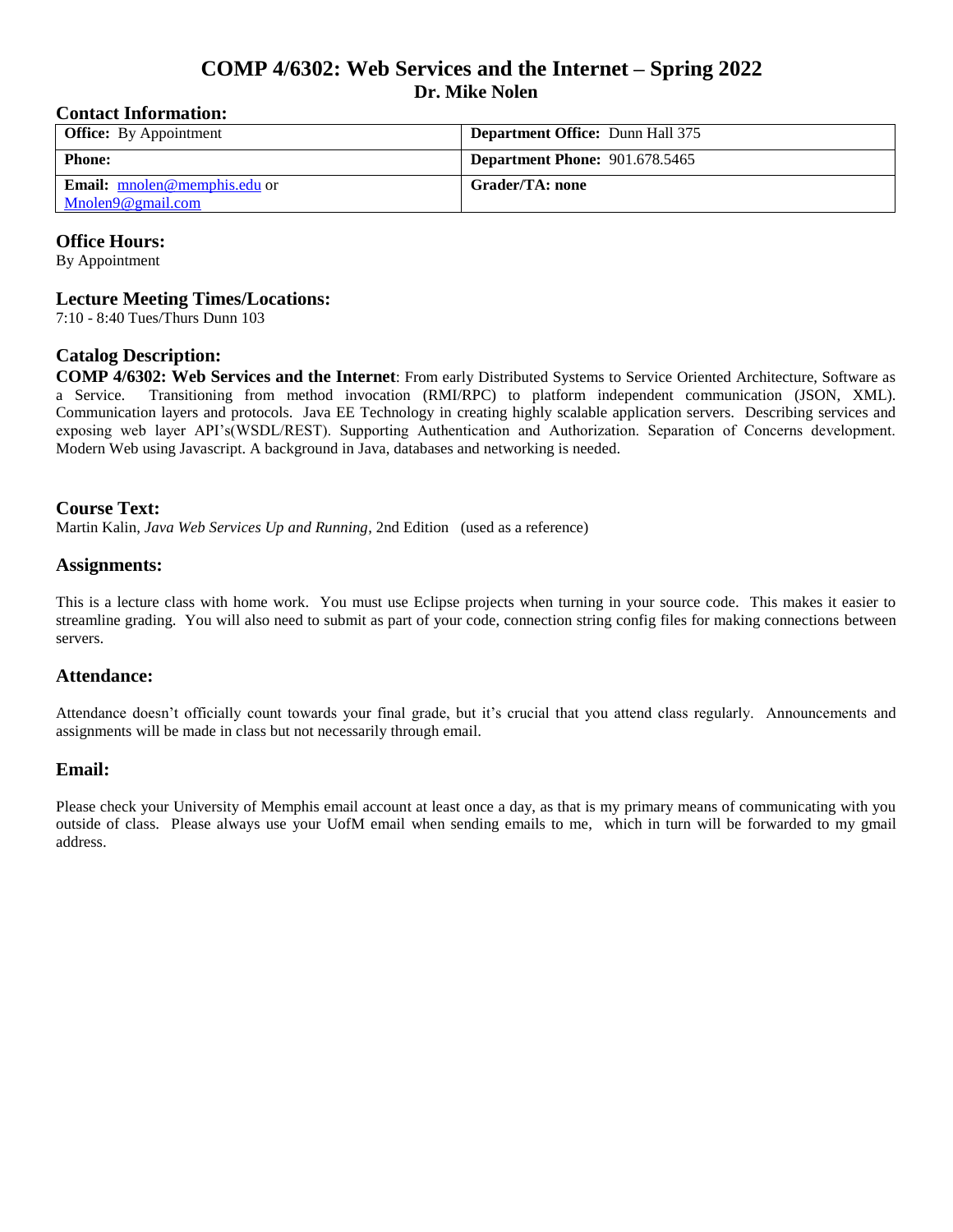# **Late/Makeup Policy:**

All assignments are expected to be completed and turned in on schedule. Due dates will be clearly indicated for each assignment. Late assignments are NOT accepted except in extreme circumstances. Likewise, makeup exams will be given only under extreme circumstances. If you feel that your circumstances warrant a late work submission or a makeup exam, get in touch with me as soon as possible and we will disscuss.

# **Plagiarism/Cheating Policy:**

An essential part of learning how to program is getting plenty of practice with it yourself. As such, all labs for this class (unless specifically indicated otherwise) are expected to be individual efforts. If I determine that you have copied another student's assignment, this will happen to both you and the person from whom you copied. The incident may also be forwarded to the University Judicial Affairs Office for further disciplinary action. Please don't put me in this situation.

# **Student Disabilities:**

If you have a disability that may require assistance or accommodations, or if you have any questions related to any accommodation for testing, note taking, reading, etc., please speak with me as soon as possible. You must contact the Student Disability Services Office (678-2880) to officially request such accommodations / services.

# **Evaluation:**

| Home Work Assignments | 50%  |
|-----------------------|------|
| Mid Term Exam         | 20%. |
| Final Exam            | 30%  |

**Grading Scale:** Letter grades will be determined as follows:

CS 4302 **A+**: 96-100%; **A**: 90-95% **B+**: 87-89%; **B**: 81-86%; **B-**: 79-80% **C+**: 77-78%; **C**: 71-76%; **C-**: 69-70% **D+**: 67-68%; **D**: 60-66% **F**: Below 60%

CS 6302 **May have an extra question or two on exams**

#### **Required Tools:**

- Java 1.8.0\_311 (lastest)
- Eclipse Build id: 20211202 (ver 2021-12)
- Tomcat Server 8.5
- MySQL 8.0.27 and Workbench
- SOAPUI 5.7.0 (this version will be used in class)

#### **Tentative Course Schedule:**

- M. L. King, Jr. Holiday: **January 17, 2022/ Monday**
- First Day of Classes: **January 18, 2022 / Tuesday**
- Spring Break: **March 7-13, 2022 / Monday-Sunday**
- Last Day of Classes: **April 27, 2022 / Wednesday**
- Study Day: **April 28, 2022 / Thursday**
- Exams week: **April 29 - May 5, 2022 / Friday-Thursday (Final is on 5/3)**